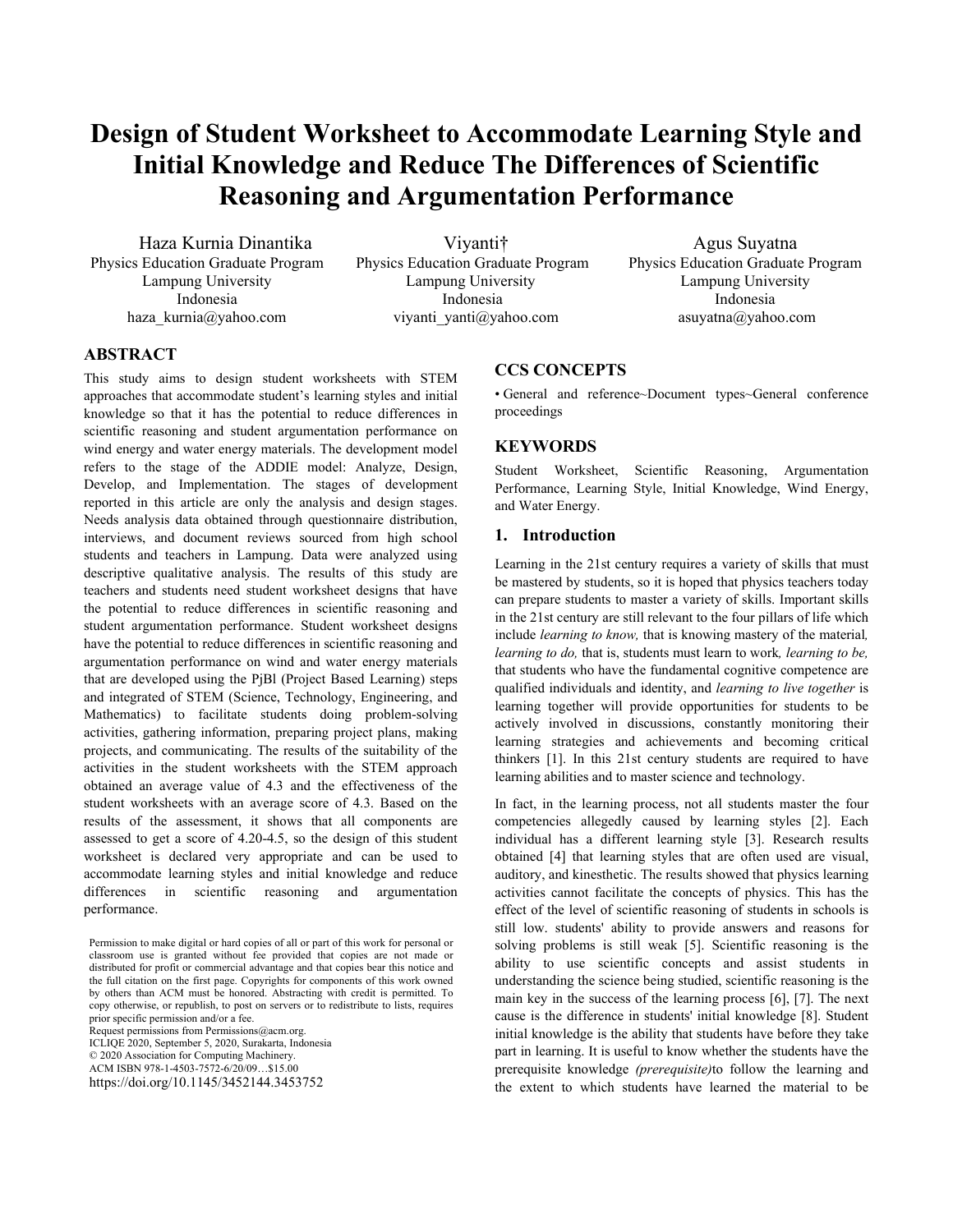The 4th ICLIQE (2020), September 5, 2020, Surakarta, Indonesia H. K. Dinantika et al.

presented so that teachers can design better learning [9]. Students 'initial knowledge influences the quality of scientific reasoning [10] and student argumentation performance [11], The arguments that are known to students so far are only limited to refuting opinions which are still not accompanied by strong evidence to support them. The argumentation skills possessed by students are one of the abilities that can be used in understanding the learning process. Learning by building student arguments will make it more active and make the learning process take place interactively between students and teachers [12], Scientists use argumentation skills to develop and support scientific conclusions in social science issues, but argumentation skills become weak if students only discuss socio-scientific issues [13], so teachers need to design student worksheets that can accommodate students' learning styles and initial knowledge.

Based on preliminary research conducted by researchers in high schools located in Lampung Province through Google Form*,* 100% of teachers have used student worksheets in learning physics, but 60% of student worksheets used by teachers are considered to be unpleasant and make students inactive in learning. As many as 55% of teachers teaching physics have not used a model that suits students' learning styles, so the student worksheets that are used do not accommodate learning styles and initial knowledge and reduce scientific reasoning, and student argumentation performance. Even though students' learning styles are very different, 40% of students understand better when learning accompanied by pictures and videos, 50% of students better understand when learning is accompanied by experimental activities, and 10% of students understand if learning is explained verbally by the teacher. As many as 40% of students still feel that learning in school cannot reduce the differences in their scientific reasoning and their argumentative performance. Then 60% of students who have not been able to answer the teacher's initial questions as a stimulus in learning and 40% of students have not been able to identify and construct hypotheses in observation, and 40% of students also have not dared to express their own opinions or refute the answers of other students when the answers are given are not according to theory. So, most students are not actively learning in learning physics. Thus, students' worksheets must be able to reduce differences in scientific reasoning and student argumentation performance.

The problem currently faced is also the relatively low ability of physics teachers to design student worksheets that reduce differences in scientific reasoning and student argumentation performance, so the teacher's task should be to design student worksheets to stimulate 21st-century competence, namely 4C on learning to the achievement of competence through a variety of appropriate student learning experiences. Student worksheets are guidelines that students use for learning activities carried out in class [14]. Student worksheets contain the steps or actions needed to be taken by students to maximize understanding to form important skills that are appropriate for learning in the 21st century and maximize the achievement of learning outcomes. One that supports the required student worksheets, the teacher must

prepare a learning model and approach that can achieve the desired learning goals. One learning model that can support this student worksheet is project-based. The *Project-Based Learning* model is one of the learning models that are relevant for implementing the 2013 curriculum and can deal effectively with problems in the classroom [15]. Learning using this model makes students accustomed to discovering their concepts of physics through a given project by constructing knowledge in students [16]. A suitable approach for this student worksheet is *STEM*  (*Science, Technology, Engineering, and Mathematics*) with the PjBL-*STEM* combined with student worksheets, students are not only cognitive but also affective and psychomotor charged, so that there is a mix between attitude, intelligence, and skills [17]. The approach is *STEM* also able to improve the mastery of knowledge, apply knowledge to solve problems, and improve students' creative thinking abilities, so students can reason, think critically, and logically in solving problems in the real world [18]. This study aims to design student worksheets with a STEM approach that accommodates students' learning styles and prior knowledge so that it has the potential to reduce differences in scientific reasoning and *performance* student argumentation wind and water energy. Based on the description above, it can be seen that the urgency of this research is that it is very important to design-based student worksheets to accommodate differences in student learning styles, initial knowledge, and reduce differences in scientific reasoning and argumentation performance. on the material of wind energy and water energy because the characteristics of this material are suitable for learning with PjBL-STEM-based student worksheets.

#### **2. Method**

The research method uses development design *research and development* (R&D)using the ADDIE model which consists of five stages, namely: *analysis, design, development, implementation, and evaluation*. In this article, researchers only report the first two stages, namely the analysis and design of student worksheets. The analysis phase is carried out to analyze the needs of physics teachers and students as well as analyze the needs of student worksheets. The subjects in this study were 144 students and 20 physics teachers using Google Form to analyze the needs of students and teachers and determine the criteria for student worksheet design needed to accommodate learning styles and initial knowledge.

The data obtained were analyzed descriptively quantitatively using percentage techniques. The second step after conducting the analysis phase is product design. The results of the analysis are used as a reference in making student worksheet designs that aim to accommodate learning styles and initial knowledge and reduce differences in scientific reasoning and *student argumentation performance*. The student worksheet design was subsequently confirmed to suit the 20 physics teachers. The instrument used was a Likert scale questionnaire with five choices: (1) strongly disagree, (2) disagree, (3) quite agree, (4) agree, ( 5) Strongly agree. Students' worksheet designs are given in full in the form of a file as an attachment to the assessment instrument. Design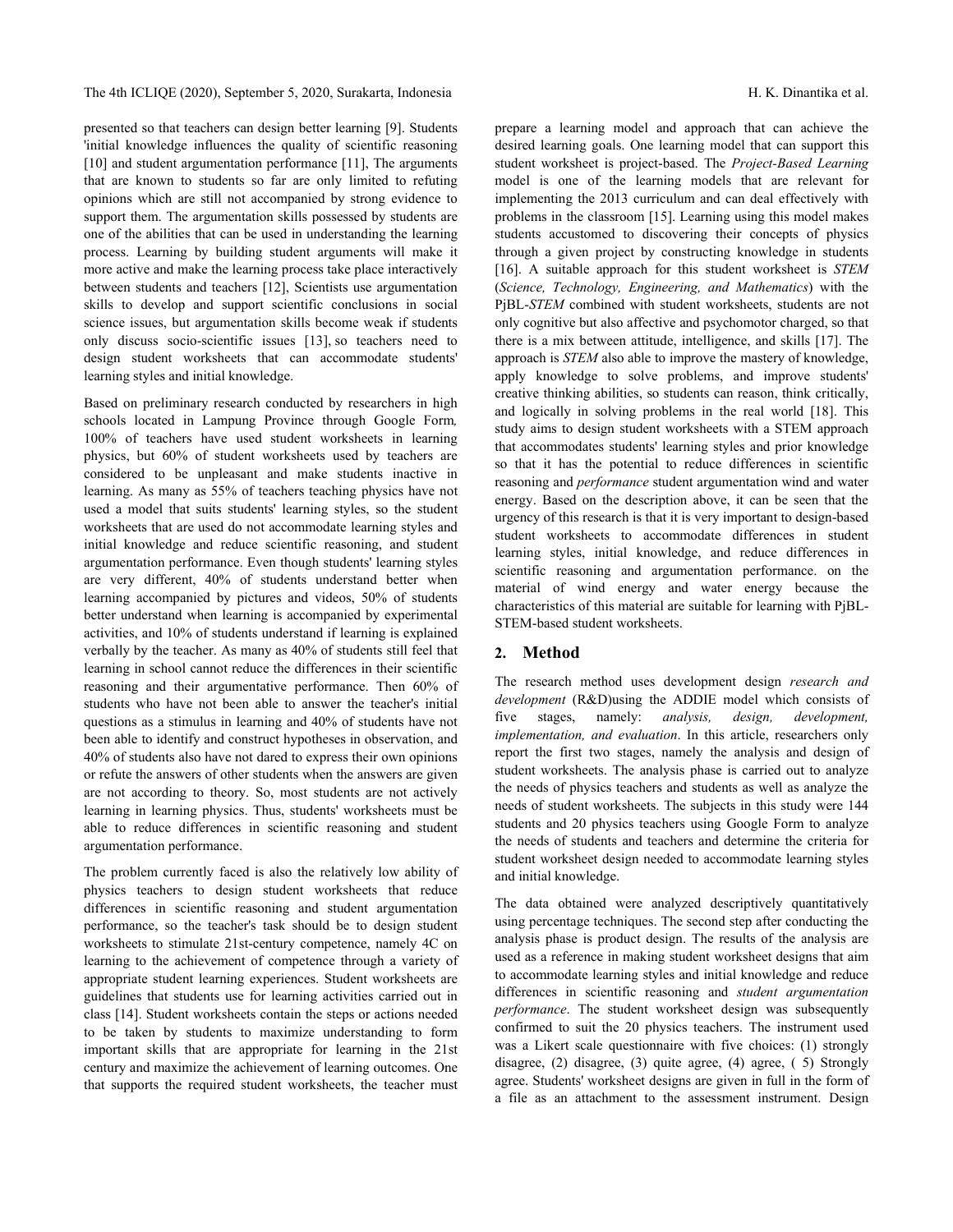Design of Student Worksheets to Accommodate Learning Style and Initial Knowledge and Reduce The Differences of Scientific Reasoning and Argumentation Performance

assessment instruments are provided in the form of Google. The results of the assessment of respondents were analyzed by calculating the average score obtained for each component of the student worksheet design, then converted to a qualitative statement according to Table 1.

| <b>Table 1. Score Conversion</b> |                                                 |  |
|----------------------------------|-------------------------------------------------|--|
| Average                          | Decision                                        |  |
| Score                            |                                                 |  |
| $4,20 - 5,00$                    | Students Worksheets design is very suitable     |  |
| $3,40-4,19$                      | Students Worksheets design is appropriate       |  |
| $2,60 - 3,39$                    | Students Worksheets design is quite appropriate |  |
| $1,80 - 2,59$                    | Students Worksheets design is not appropriate   |  |
| $1,00-1,79$                      | Students Worksheets design is not suitable      |  |

## **3. Result and Discussion**

Preliminary research results based on needs analysis were obtained from the google form filled out by physics teachers and students can be seen in Table 2 and Table 3.

| No             | Teacher's Statement                                | $\frac{0}{0}$ |
|----------------|----------------------------------------------------|---------------|
| 1              | Physics teachers use student worksheets<br>in      |               |
|                | physics learning                                   | 100           |
| $\overline{2}$ | Student worksheets that Physics teachers use       |               |
|                | are fun and make students actively learn           | 94            |
| 3              | Physics teachers use student worksheets that are   |               |
|                | relevant to a material                             | 100           |
| 4              | Physics teachers use student worksheets to         |               |
|                | invite students to actively investigate physics    |               |
|                | phenomena                                          | 81            |
| 5              | Teachers Physics uses student worksheets to        |               |
|                | deliver physics material by utilizing technology   |               |
|                | that supports                                      | 100           |
| 6              | Physics teachers use student worksheets to         |               |
|                | introduce technology                               | 100           |
| 7              | Physics teachers use student worksheets<br>to      |               |
|                | guide investigating engineering techniques         | 77            |
| 8              | Physics teachers use student worksheets<br>to      |               |
|                | guide students to develop science literacy         | 100           |
| 9              | Physics teachers use student worksheets to train   |               |
|                | students to make engineering engineering           | 81            |
| 10             | Physics teachers use student worksheets to         |               |
|                | develop science process skills                     | 100           |
| 11             | Physics teachers use student worksheets<br>to      |               |
|                | facilitate students designing observation steps    |               |
|                | related to a physics phenomenon                    | 100           |
| 12             | Physics teachers use student worksheets<br>to      |               |
|                | facilitate<br>students<br>finding<br>answers<br>to |               |
|                | observations related to physical phenomena         | 100           |
| 13             | Physics teachers use student worksheets<br>tο      |               |
|                | facilitate experiencing the process of observing   |               |
|                | physical phenomena directly.                       | 100           |
| 14             | Physics teachers use student worksheets to         | 100           |

**Table 2.** Results of need analysis regarding Students Worksheets

The 4th ICLIQE (2020), September 5, 2020, Surakarta, Indonesia

| 15 | allow students to evaluate their observations<br>Physics teachers use student worksheets<br>to            |     |
|----|-----------------------------------------------------------------------------------------------------------|-----|
|    | model<br>problems<br>and predictions<br>through                                                           |     |
| 16 | mathematics<br>Physics teachers use student worksheets to                                                 | 94  |
|    | students<br>formulate<br>guide<br>mathematical                                                            |     |
|    | experimental results                                                                                      | 100 |
| 17 | Physics teachers use student worksheets to<br>integrate science, technology, engineering, and             |     |
|    | mathematics in the learning process that makes                                                            |     |
|    | it easier for students to understand physics                                                              |     |
|    | concepts                                                                                                  | 94  |
| 18 | teach<br>Physics<br>teachers<br>physics<br>with<br>explanations with pictures, and videos                 | 100 |
| 19 | Physics teachers are accustomed to teaching                                                               |     |
|    | physics by giving oral explanations                                                                       | 70  |
| 20 | teachers<br>teach<br>Physics<br>physics<br>with                                                           |     |
| 21 | experimental activities                                                                                   | 100 |
|    | Physics teachers teach physics using models<br>that accommodate all student learning styles               | 81  |
| 22 | All students with different learning styles can                                                           |     |
|    | understand the concepts Physics Teachers                                                                  |     |
|    | convey                                                                                                    | 75  |
| 23 | Physics teachers are accustomed to teaching ask<br>students to study physics material before being        |     |
|    | taught at school                                                                                          | 100 |
| 24 | Physics teachers give questions before starting                                                           |     |
| 25 | physics learning<br>Physics teachers can direct students to answer                                        | 94  |
|    | teacher questions                                                                                         | 100 |
| 26 | Explanations that Physics teachers convey can                                                             |     |
|    | add to the information students have before the                                                           |     |
| 27 | learning process<br>teachers<br>direct<br>students<br>Physics<br>can<br>to                                | 100 |
|    | understand the material taught                                                                            | 100 |
| 28 | Physics teachers train students<br>to<br>analyze                                                          |     |
|    | physics concepts and relationships<br>between                                                             |     |
| 29 | variables in a physical phenomenon<br>Physics teachers facilitate students to be able to                  | 100 |
|    | identify<br>relationships<br>between<br>physical                                                          |     |
|    | phenomena                                                                                                 | 88  |
| 30 | Physics<br>teachers<br>train students<br>form<br>to                                                       |     |
| 31 | hypotheses<br>Teachers Physics trains students to conclude a                                              | 100 |
|    | physics concept by using various information                                                              | 100 |
| 32 | All students with different scientific skills can                                                         |     |
|    | understand the concepts that the physics teacher<br>teaches                                               | 81  |
| 33 | Physics<br>allow students<br>teachers<br>to<br>make                                                       |     |
|    | statements based on their name                                                                            | 100 |
| 34 | Physics teacher trains students to present                                                                |     |
|    | observational data in the form of numbers and<br>words                                                    | 100 |
| 35 | Physics teachers can train students to express                                                            |     |
|    | about the relationships between<br>opinions                                                               |     |
|    | variables in a phenomenon                                                                                 | 94  |
| 36 | teachers<br>provide opportunities<br><b>Physics</b><br>for<br>students to refute statements made by their |     |
|    | friends                                                                                                   | 100 |
|    |                                                                                                           |     |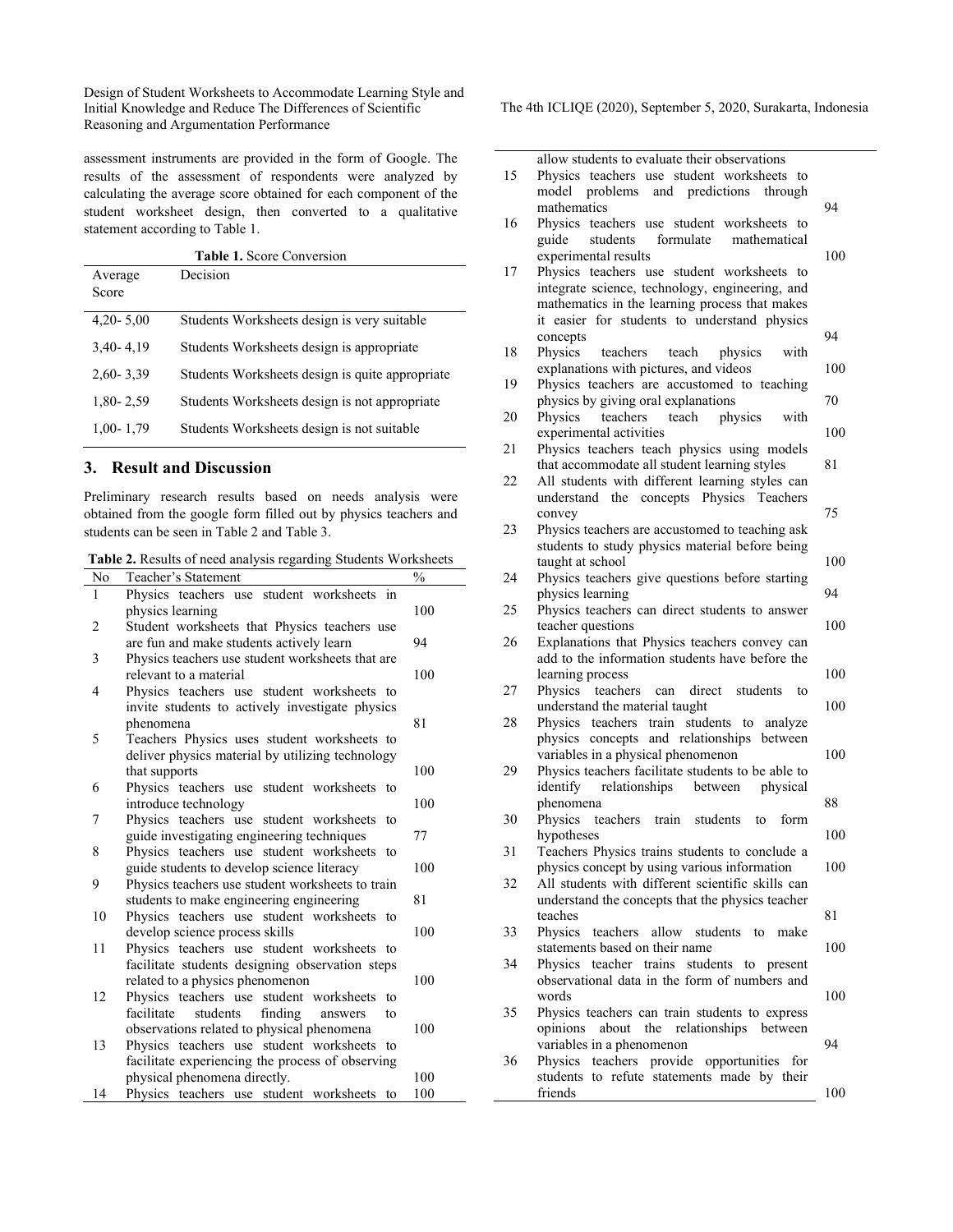The 4th ICLIQE (2020), September 5, 2020, Surakarta, Indonesia H. K. Dinantika et al.

| 37 | Physics teachers allow students to express their |  |
|----|--------------------------------------------------|--|
|    | opinions about natural phenomena based on        |  |
|    | relevant theories                                |  |
| 38 | All students with <i>performances</i> different  |  |
|    | argumentation can understand the concepts that   |  |
|    | physics teachers teach                           |  |

**Table 3.** Results of need analysis regarding Students Worksheets

|                | <b>rable 3.</b> Results of need analysis regarding Students worksheets                   |               |
|----------------|------------------------------------------------------------------------------------------|---------------|
| No             | <b>Student's Statement</b>                                                               | $\frac{0}{0}$ |
| 1              | The teacher uses student worksheets in physics                                           |               |
|                | learning                                                                                 | 98            |
| $\overline{c}$ | Student worksheets are fun and make me active                                            |               |
|                | learning                                                                                 | 40            |
| 3              | Teachers use student worksheets that are relevant                                        |               |
|                | to the material                                                                          | 98            |
| 4              | Student worksheets to<br>Teachers<br>use<br>invite                                       |               |
|                | actively<br>students<br>investigate<br>physics<br>to                                     |               |
|                | phenomena                                                                                | 50            |
| 5              | Teachers<br>student worksheets to<br>use<br>deliver                                      |               |
|                | physics material by utilizing technology that                                            |               |
|                | supports                                                                                 | 100           |
| 6              | Teachers use student worksheets to introduce                                             |               |
|                | technology                                                                               | 97            |
| 7              | student worksheets<br>Teachers<br>use<br>to<br>guide                                     |               |
|                | investigate engineering                                                                  | 60            |
| 8              | Teachers use<br>student worksheets<br>to<br>guide                                        |               |
|                | students to develop scientific literacy                                                  | 70            |
| 9              | Teachers use student worksheets to train students                                        |               |
|                | to make engineering                                                                      | 55            |
| 10             | Teachers use student worksheets to develop                                               |               |
|                | science process skills                                                                   | 60            |
| 11             | Teachers use student worksheets to facilitate                                            |               |
|                | citation students design steps of observation                                            |               |
|                | related to the phenomenon of physics                                                     | 60            |
| 12             | Teachers use student worksheets to facilitate                                            |               |
|                | students find answers to observations related to                                         |               |
|                | physics phenomena                                                                        | 65            |
| 13             | Teachers use student worksheets to facilitate                                            |               |
|                |                                                                                          |               |
|                | experiencing the process of observing physical                                           | 70            |
| 14             | phenomena directly.<br><b>Teachers</b><br>use<br>student<br>worksheets<br>to<br>allow    |               |
|                | students to evaluate observations                                                        | 80            |
|                | model                                                                                    |               |
| 15             | Teachers use student worksheets<br>to                                                    | 86            |
| 16             | problems and predictions through mathematics<br>student worksheets to<br>Teachers<br>use |               |
|                | guide<br>experimental<br>students<br>formulate                                           |               |
|                | results                                                                                  | 89            |
| 17             | mathematically<br>Teachers use student worksheets to integrate                           |               |
|                |                                                                                          |               |
|                | science,<br>technology,<br>engineering,<br>and                                           |               |
|                | mathematics in the learning process that makes it                                        |               |
|                | easier for me to understand the concepts of                                              |               |
|                | physics                                                                                  | 70            |
| 18             | I have a visual learning style, which is easier to                                       |               |
|                | understand the material when explanations are                                            |               |
|                | accompanied by pictures and videos                                                       | 60            |
| 19             | I have an auditory learning style, which is easier                                       |               |
|                | to understand the material taught when listening                                         |               |
|                | the teacher's explanation or learning by<br>to                                           |               |
|                | listening to music                                                                       | 69            |

| 20 | I have a kinesthetic learning style, which is easier |    |
|----|------------------------------------------------------|----|
|    | to understand the material through experimental      |    |
|    | activities                                           | 50 |
| 21 | Teachers teach physics using models that fit the     |    |
|    | style learn me                                       | 45 |
| 22 | I can understand the material presented by the       |    |
|    | teacher, with the learning style that I have         | 60 |
| 23 | I am accustomed to studying physics material         |    |
|    | before being taught at school                        | 48 |
| 24 | teacher gives questions before starting physics      |    |
|    | learning                                             | 54 |
| 25 | I can answer the teacher's question                  | 40 |
| 26 | Explanations delivered by the teacher can add to     |    |
|    | the information I have before the learning process   | 70 |
| 27 | I can understand the material taught by the          |    |
|    | teacher like other students                          | 50 |
| 28 | I can analyze the physical concepts of a             |    |
|    | phenomenon                                           | 45 |
| 29 | I can identify the relationship between physical     |    |
|    | phenomena                                            | 60 |
| 30 | I can construct hypotheses                           | 55 |
| 31 | I can conclude a physics concept using various       |    |
|    | information                                          | 65 |
| 32 | Based on the skills I have, I can understand the     |    |
|    | material delivered by the teacher                    | 60 |
| 33 | I can present questions based on observations        | 65 |
| 34 | I can present observational data in the form         |    |
|    | numbers and words                                    | 70 |
| 35 | I can deliver a contention about the relationship    |    |
|    | between variables in a phenomenon                    | 60 |
| 36 | I am used to refuting statements made by friends     | 59 |
| 37 | I am used to expressing opinions about natural       |    |
|    | phenomena, about how or why a phenomenon             |    |
|    | can occur                                            | 60 |
| 38 | can understand the material taught by the<br>L       |    |
|    | teacher based on the ability and skills that I have  | 67 |

Based on table 2 shows that 100% of teachers already use student worksheets in physics learning, 100% of teachers already think the worksheets of students provided can accommodate students' learning styles and initial knowledge and reduce differences in scientific reasoning and student argumentation performance, but based on table 3 that 60% of the student worksheets that the teacher uses are considered to be unpleasant and make students inactive in learning even though 100% of teachers have used student worksheets that are relevant to the material. 100% of teachers have also used technology to teach physics, although 70% of teachers still teach using verbal even though technology such as LCD has been used even without pictures and videos. As many as 55% of teachers teaching physics have not used a model that suits students' learning styles, so the student worksheets that are used do not accommodate learning styles and initial knowledge and reduce scientific reasoning, and *student argumentation performance*. Even though students' learning styles are very different, 40% of students understand better when learning accompanied by pictures and videos, 50% of students better understand when learning is accompanied by experimental activities, and 10% of students understand if learning is explained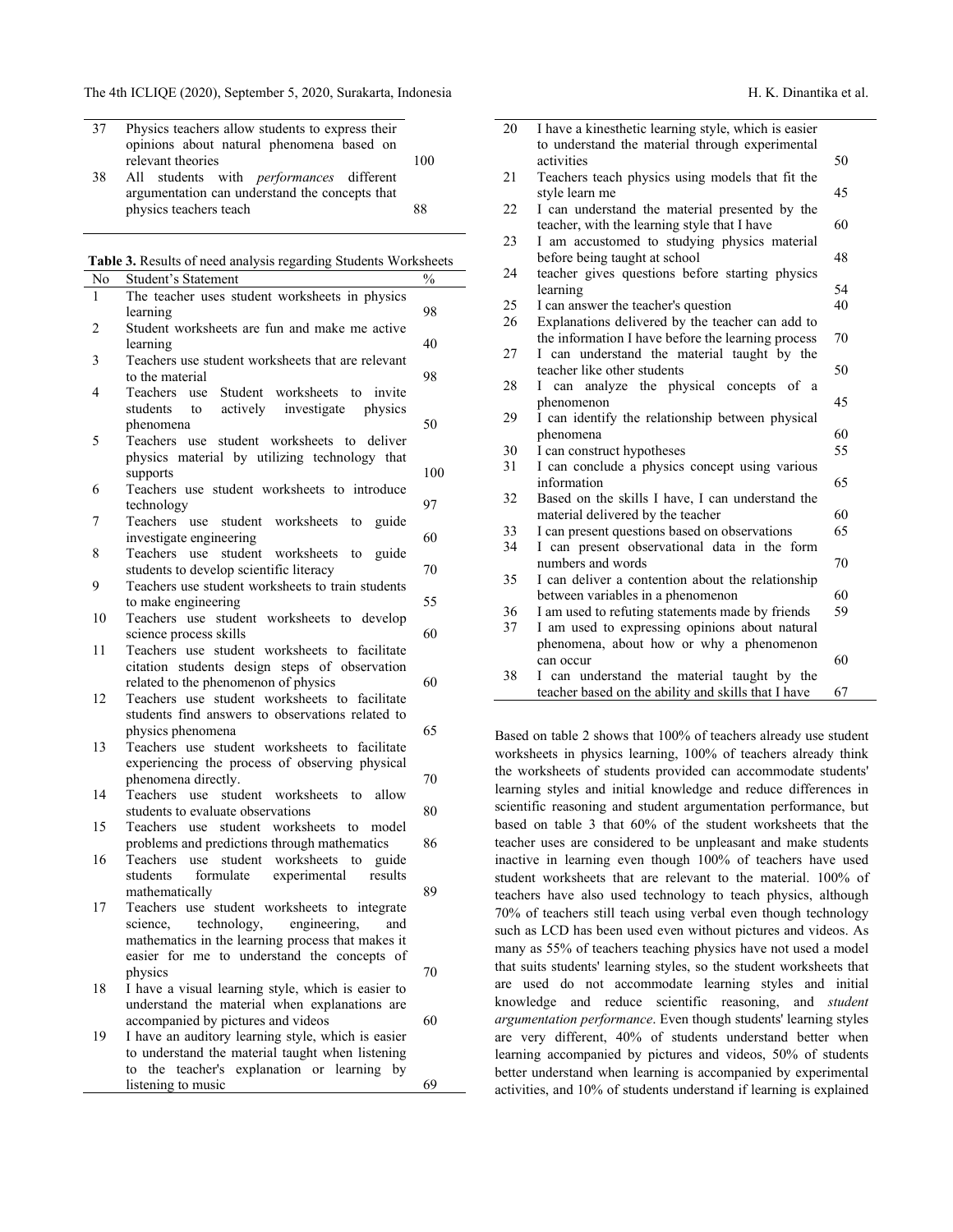Design of Student Worksheets to Accommodate Learning Style and Initial Knowledge and Reduce The Differences of Scientific Reasoning and Argumentation Performance

verbally by the teacher. As many as 40% of students still feel that learning in school cannot reduce the differences in their scientific reasoning and their argumentative performance. Then 60% of students who have not been able to answer the teacher's initial questions as a stimulus in learning and 40% of students have not been able to identify and construct hypotheses in observation, and 40% of students also have not dared to express their own opinions or refute the answers of other students when the answers are given are not according to theory. So, most students are not actively learning in learning physics. This is also following the results of research by [5], that learning physics activity cannot facilitate the concept of physics because students are not active in learning. This has an impact on the level of student scientific reasoning in schools that is still low. The aspect of scientific reasoning with correlational reasoning does not have a relationship category, so the ability of students to provide answers and reasons to solve problems is still weak. This is also supported by research [12] that the overall argumentation skills provided by students, obtained for skills are *rebuttal* still in the poor category. This is because there are still many students who have not mastered the concepts of physics in the material they are studying. After all, in making a *rebuttal the* things needed include a strong mastery of concepts so that students can provide alternative answers. Based on research by [19] that students tend to focus on empowering *claims* without empowering all elements of argumentation skills, this has an impact on students' weak understanding of the concept of floating and immersed material. Ideally, the empowerment of argumentation skills as a whole has an impact on expanding students' conceptual understanding. The results of the study become a reference in making improvements in subsequent research to obtain positive changes by empowering argumentation skills which directly improve students' conceptual understanding for the better. Thus, student worksheets must accommodate learning styles and initial knowledge and reduce differences in scientific reasoning and argumentation performance.

The student worksheet design developed contains the following PjBL-STEM syntax:

Reflection: it contains stimulus activities and reflects material that has been previously obtained with what will be studied. The teacher gives a question *ill-defining* about examples of renewable and non-renewable energy in everyday life.

Research: it includes observing activities and classifying energy. Students gather the information that supports the research to be made. The teacher provides science learning, chooses readings, or other methods to gather relevant information sources. Students look for relevant information sources and the teacher leads students to find relevant concepts.

Discovery: students conduct virtual experiments and students discuss project assignments to be made regarding simple energy devices for wind and water.

The 4th ICLIQE (2020), September 5, 2020, Surakarta, Indonesia

Application: Students work on project assignments with a group of friends based on the design they made.

Communication: Students communicate between friends and the class scope of the product that has been designed through a presentation in front of the class.

Each step of learning and activities in the student worksheet contains the STEM approach and in it accommodates student learning styles such as visual, auditory, and kinesthetic. Accommodate the initial knowledge of different students. So that the student worksheet has the potential to reduce differences in scientific reasoning and student argumentation performance.

Assessment of student worksheet designs is carried out on the suitability of student worksheets, the design of learning activities, the suitability of existing STEM components in learning activities, the feasibility, and effectiveness of student worksheet designs with Pjbl-STEM to accommodate learning styles and initial knowledge and reduce differences in scientific reasoning and argumentation performance. The results of the assessment of the student worksheet design are presented in Table 4.

**Table 4.** Results of the assessment of student worksheet design

| No | <b>Students Worksheets Design</b>                         | Score |
|----|-----------------------------------------------------------|-------|
| 1  | Conformity Student worksheet                              |       |
|    | Activities in students worksheets are developed           | 4,35  |
|    | by the syntax of <i>Project-Based Learning</i>            |       |
|    | (PjBL)                                                    |       |
|    | The images presented are by the context of the            | 4,3   |
|    | material and facilitate student learning styles,          |       |
|    | namely visual                                             |       |
| 2  | Teaching and Learning Activities                          |       |
|    | Stimulation activities are undertaken to have             | 4.2   |
|    | the potential to accommodate students who                 |       |
|    | have low initial knowledge of                             |       |
|    | Observation activities facilitate students who            | 4,45  |
|    | have a visual learning style of                           |       |
|    | Classification activities can educate students'           | 4,25  |
|    | scientific reasoning in the form of conservation          |       |
|    | reasoning                                                 |       |
|    | Classification activities can train students in           | 4,5   |
|    | making initial statements (claim)                         |       |
|    | Discussion activities can educate students'               | 4.2   |
|    | scientific reasoning in the form of proportional          |       |
|    | probabilistic<br>reasoning,<br>reasoning,<br>and          |       |
|    | deductive hypothesis                                      |       |
|    | Discussion activities can train students<br>$\mathbf{in}$ | 4,3   |
|    | reinforcing statements that have been disclosed           |       |
|    | (claims) based on information obtained                    |       |
|    | Experimental activities can<br>accommodate                | 4,3   |
|    | students who have kinesthetic learning styles             |       |
|    | Through experimental activities, able to train            | 4,5   |
|    | students in collecting data                               |       |
|    | Experimental activities can train students in             | 4,3   |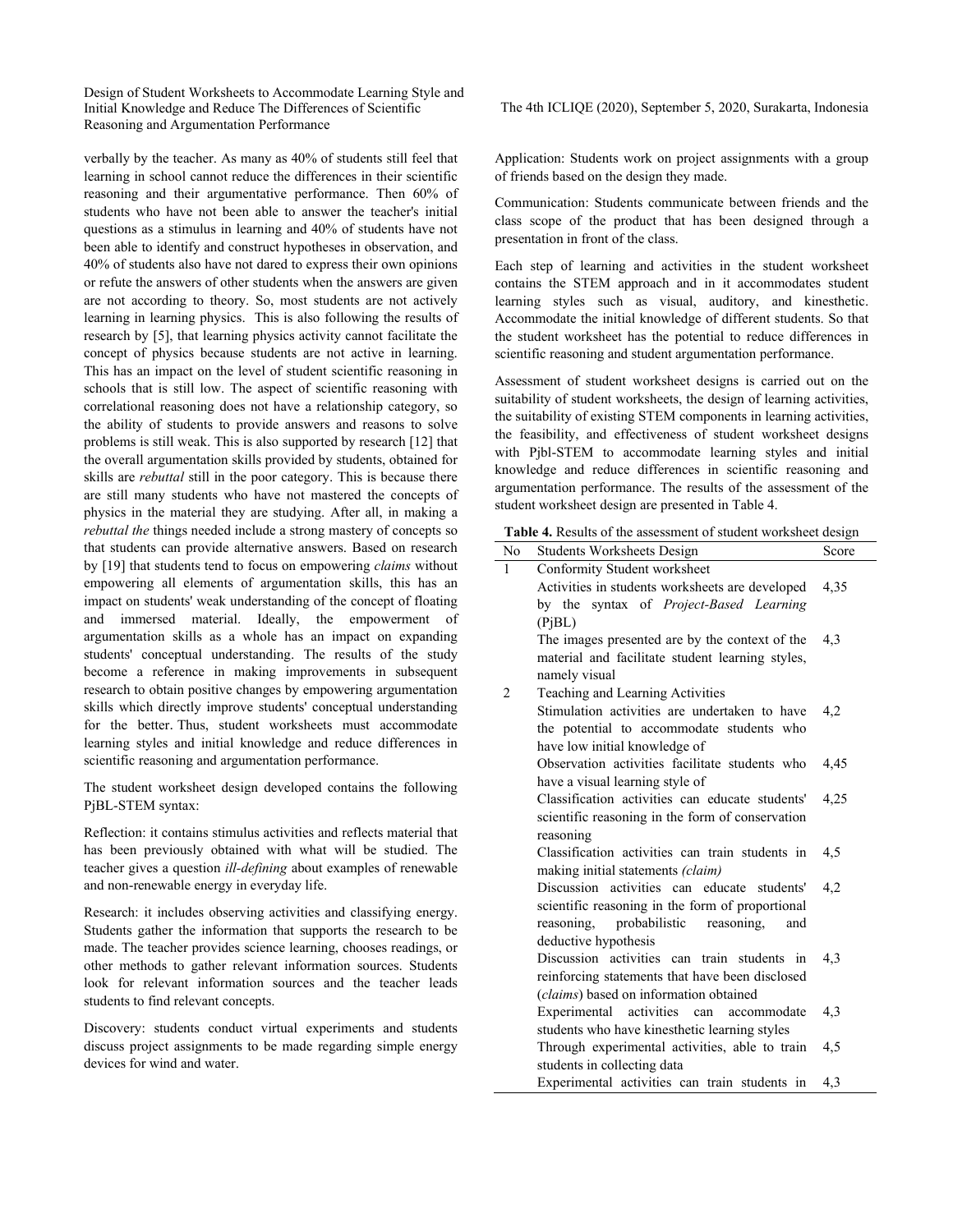The 4th ICLIQE (2020), September 5, 2020, Surakarta, Indonesia H. K. Dinantika et al.

|   | determining experiment variables                                                                                                                                                  |      |
|---|-----------------------------------------------------------------------------------------------------------------------------------------------------------------------------------|------|
|   | Presentation activities can accommodate<br>students with auditory and visual learning<br>styles                                                                                   | 4.45 |
|   | Presentation activities can educate students'<br>skills in delivering objections to something<br>different from what they understand                                              | 4,35 |
| 3 | <b>STEM Approach</b>                                                                                                                                                              |      |
| 4 | The various learning activities compiled have<br>contained STEM components (science,<br><i>technology, engineering, mathematic)</i><br><b>Effectiveness of Student Worksheets</b> | 4,3  |
|   | The range of activities that have been designed<br>has the potential to accommodate students'<br>learning styles and initial knowledge                                            | 4.2  |
|   | The variety of learning activities that are<br>designed can reduce differences in scientific<br>reasoning and <i>performance</i> student<br>argumentation                         | 4,35 |

Based on the results of the assessment of student worksheet designs in Table 4 shows that the suitability of student worksheets is by the syntax of the PBL learning model with an average value

of 4,35. Teaching and learning activities of students which include stimulus activities, observation, classification, discussion, virtual experiments, and making simple tools, as well as presentations with an average value of 4,35. The results of the suitability of the activities in the student worksheets with the STEM approach obtained an average value of 4,3 and the effectiveness of student worksheets with an average value of 4,3. Based on the results of the assessment showed all components assessed scored at 4,20- 4,5. Concerning Table 1, the student worksheet design is declared to be very appropriate and can be used to accommodate learning styles and initial knowledge and reduce differences in scientific reasoning and argumentation performance. This is relevant to the research that has been conducted by [20] that student worksheets are very feasible to use because they have received a very positive response from students and physics teachers, so students will be active in learning and student worksheets can reduce differences learning styles and scientific reasoning among students. Based on the results of the design assessment, a student worksheet design chart is created as shown in Figure 1.



**Figure 1.** Student Worksheet Design Chart

The student worksheet design in Figure 1 was designed by containing several learning activities with PjBL syntax and using the STEM approach. The PjBl syntax includes reflection, research, discovery, application, communication. Learning activities have undertaken aim to accommodate learning styles and initial knowledge so that with the use of these student worksheets, it is expected that there are no differences in scientific reasoning and *argumentation performance* between students, all students have scientific reasoning and *performance* the same high argumentation even though they have a style Different learning and initial knowledge.

### **4. Conclusion**